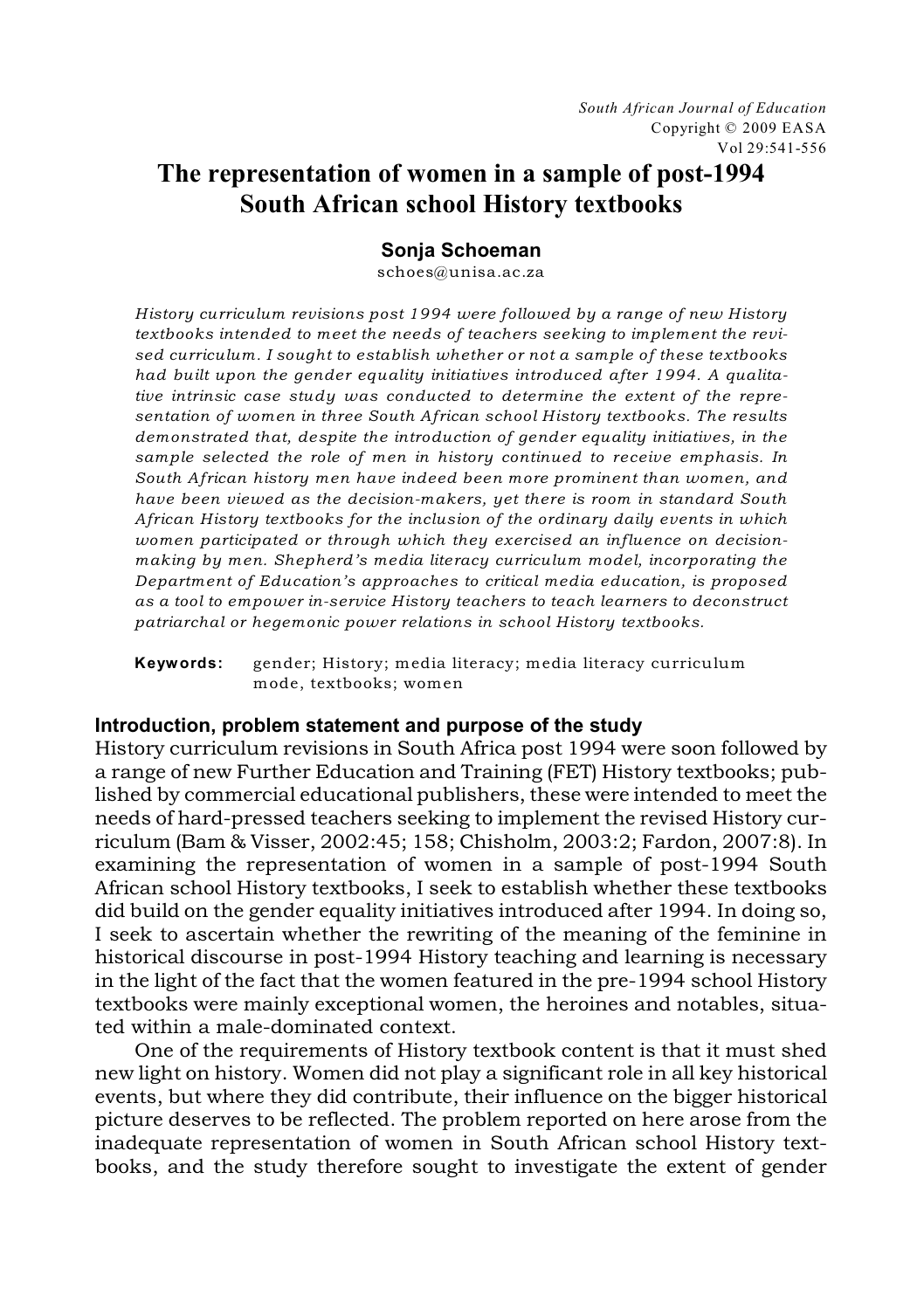equality in a sample of school History textbooks, and the role of teachers and teacher educators as agents of change in the gender-in-education initiatives in South African classrooms post 1994. The opinions of teachers in township, rural and previously advantaged schools were sought, especially with reference to the role of teachers as agents of change in gender-in-education initiatives.

Fardon (2007:9) observes that despite making some recent superficial cosmetic changes in content, publishers of South African History textbooks continue overall to stress the part men have played in history and pay little more than lip service to the contributions of women; she therefore argues that there is a gap between democratic curriculum imperatives and praxis within schools (Fardon, 2007:10). Bam and Visser (2002:45-46) and Fardon (2007: 10) warn that if no more than minor content changes are made in textbooks from one edition to the next, it will follow that when a History programme is textbook-driven the same attitudes regarding gender roles in history will be reinforced year after year. This is not something that each generation of History teachers consciously takes up; rather it is unconsciously passed on through the profession (Fardon, 2007:10). The Department of Education (2002b:vi), Bam and Visser (2002:48), and Bourdillon (1994:68) argue that to continue perpetuating gender stereotypes in this way is effectively to undermine the sense of worth of women within the classroom, school and broader society.

Unterhalter and Aikman (2003:2) emphasise the centrality of teachers and teacher educators to any curriculum transformation. During school visits in 2006 and 2007, however, it became apparent that, in most of the schools visited for the purposes of the present study, teachers who were using textbooks did not perceive any shortcomings with regard to gender representation in them; that they had never received any training in the analysis of textbooks for gender equality (some had been teaching for over 20 years); that they were not consulted in the selection of school textbooks; and that it was not always easy for them to supply appropriate material independently because sources dealing with women's activities and experiences are not readily available. Fardon (2007:264-312) cautions that without significant teacher empowerment, gender-fair History teaching will remain an illusion for a long time, and the curriculum revisions of the past decade will be mainly symbolic.

Against the backdrop of the preceding discussion, the following research questions were formulated:

- How do post-1994 school History textbooks build on the gender equality initiatives introduced since 1994?
- How can in-service History teachers be empowered to teach learners to deconstruct patriarchal or hegemonic power relations embedded in historical narratives, images and activities contained in school textbooks?

On the basis of these research questions, a study was conducted to provide History teachers and teacher educators with an outline of scholars' views of gender challenges and school History textbooks; to report on the outcomes of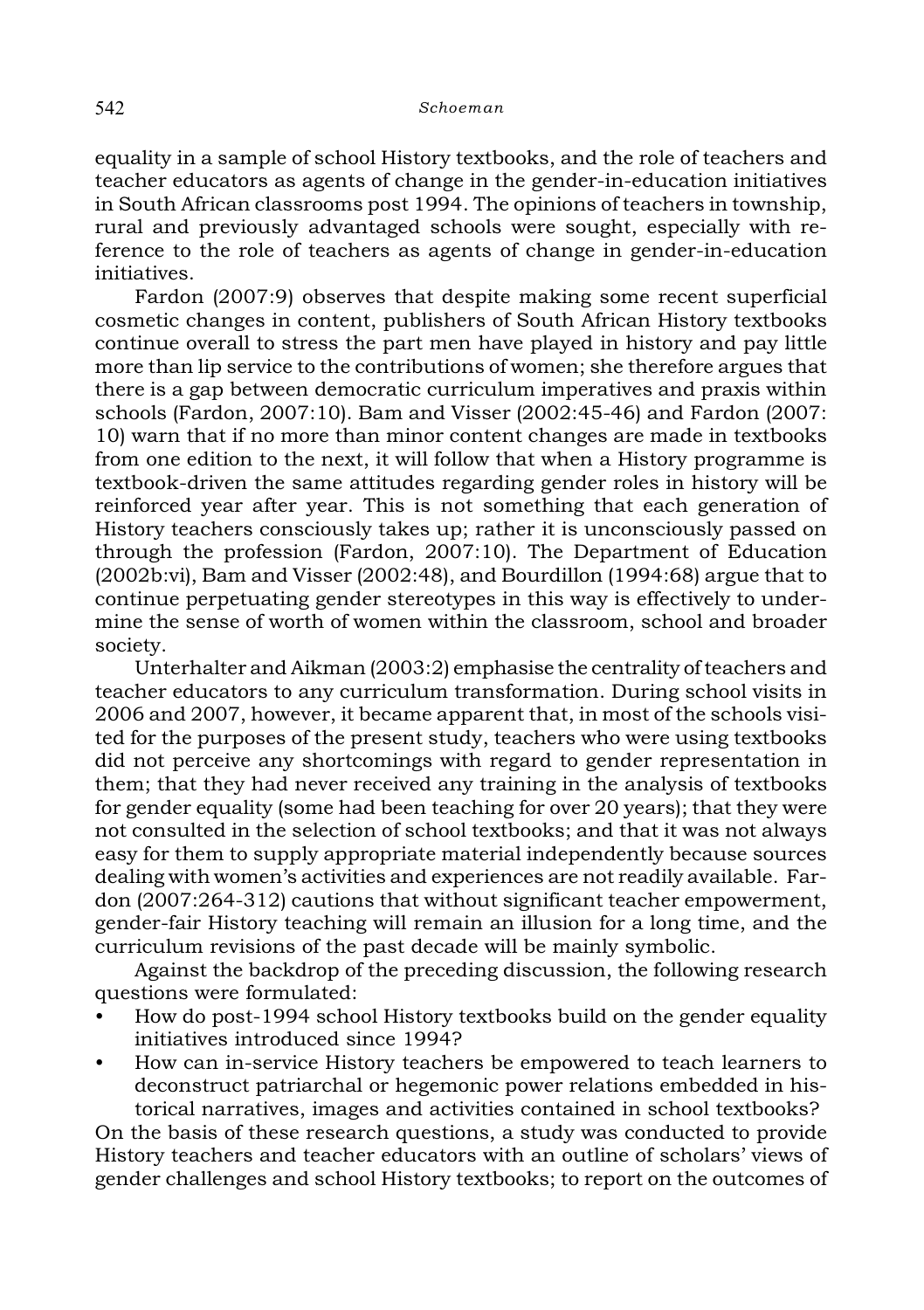a survey of the extent of the representation of women in a sample of post-1994 South African school History textbooks; and to make recommendations for the empowerment of in-service History teachers to teach learners to deconstruct patriarchal or hegemonic power relations in school textbooks using Shepherd's media literacy curriculum model (Shepherd 1992:35-38). This model incorporates the Department of Education's prescribed "layers of meaning" teaching approach (Department of Education, 2002a:22-24). Owing to the crucial role of the constitutive nature of discourse within language in the gender debate, the concepts of feminist post-structuralism, critical media education, and gender are clarified below.

# **Feminist post-structuralism, critical media education, and gender**

Fardon (2007:1-2) notes that feminist post-structuralism is based on the argument that arbitrary gender constructs originate within discourse and offer limited subject identities to individuals. In terms of post-structuralism, theories have been constructed in relation to the arbitrary positioning of subjects within patriarchal or hegemonic discourse. According to Fardon (2007:2), Masterman (1992:51) and Weedon (1997:34), patriarchal discourse relates to the relationship of language to society, identity positioning and power relations. Hegemonic discourse, a form of patriarchal meaning-making using language as a vehicle, refers to how dominant definitions come to constitute, by consent, the lived reality of subordinate classes. Feminist post-structuralism argues the need for theory which explains how identities are constructed within societal discourses, and develops the idea of a feminist agency which resists hegemonic discursive positioning (Davidoff, McClelland & Varikas, 2000:87; Weedon, 1997:3). Branston and Stafford (2001:27) and Fardon (2007:6-7) indicate that feminist post-structuralism requires, among other things, subversion of patriarchal language structures such as binary oppositions (male/female) in realist or hegemonic discourse; therefore, the poststructuralist emphasis on agency and context offers possibilities for an agenda of change. Weedon (1997:40) argues as follows in this regard:

Feminist Post-Structuralism, then, is a mode of knowledge production which uses Post-Structuralist theories of language, subjectivity, social processes and institutions to understand existing power relations and to identify areas and strategies for change.

Hegemonic discourses permeate education and other texts, and in this context the usefulness of the critical possibilities offered by critical media education is acknowledged (Deacon & Parker, 1995:111). In this regard, Collins (1991:57) proposes that critical media education can help challenge the school's closed knowledge system as it connects with readings outside the classroom. All media forms use a variety of devices related to narrative and discursive strategies to manipulate subjectivity socially, economically, politically and culturally (Alvarado, Gutch & Wollen, 1992:258; Branston & Stafford, 2001:23). The six key aspects of critical media education, namely, agencies, categories, languages, technologies, audiences, and representations,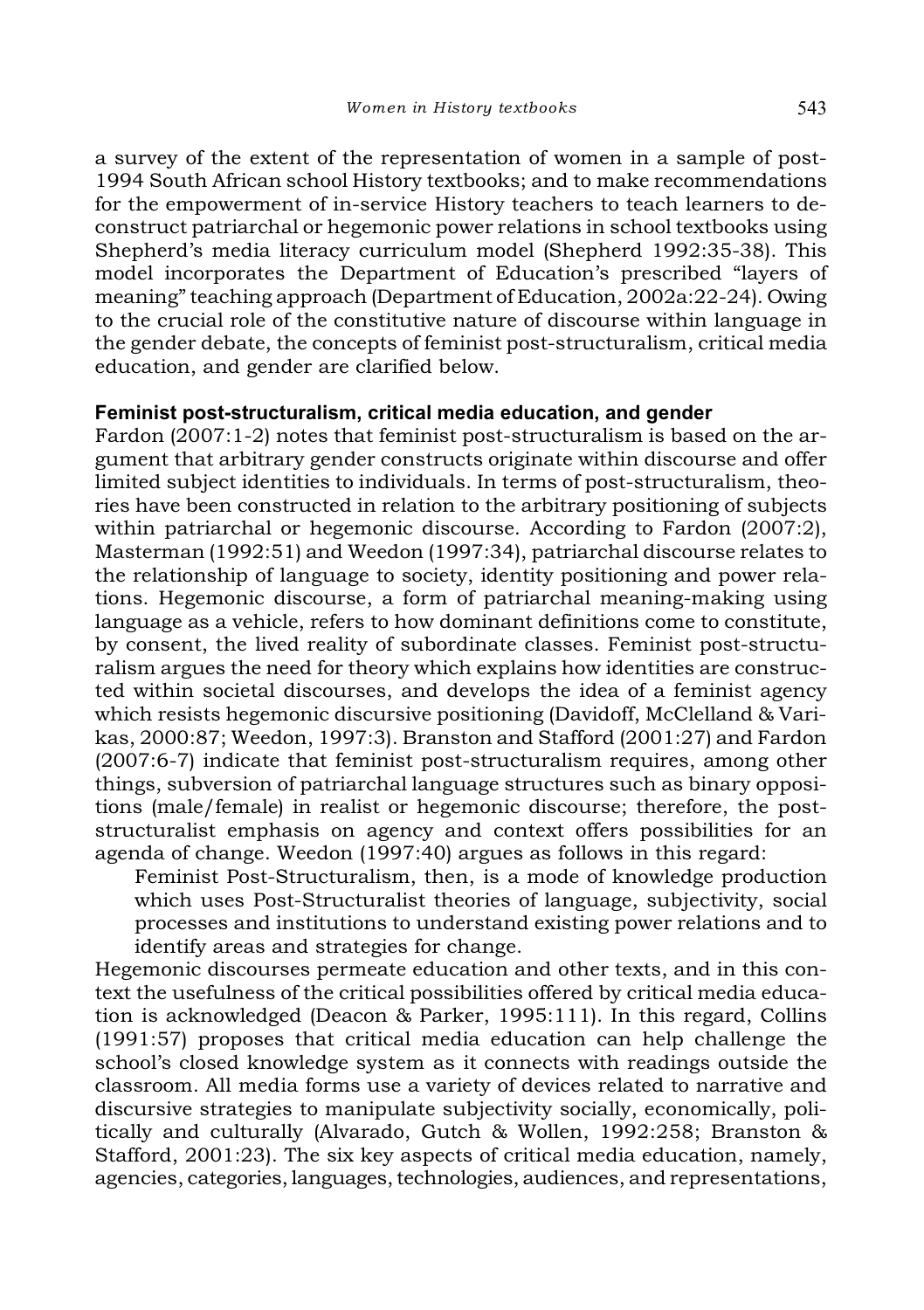aim to demystify and tackle dominant ideology inscribed in discourses of media texts (Bazalgette, 1992:209-214). The insights which emerge from these aspects can be profitably applied in the analysis of educational texts (Fardon, 2007:7).

Todd and Fisher (s.a.:1-6) explain the concept of gender as a principle which organises the everyday experiences of people. Their argument is based on the view that gender is acquired through the medium of language in relation to interaction, and they suggestthat binary language, for example "man or woman", in which the male or masculine is privileged, creates fictitious oppositions that require deconstructing. For Eckert and McConnell-Ginet (2003:13-14), the concept of gender is based on arbitrary sex-class assignations relating to rights and obligations, freedoms and constraints, possibilities and limitations, power and powerlessness. They argue that the gender order is supported and maintained by societal structures of convention, ideology, emotion and desire, and that gender does not flow naturally from the human body. These authors suggest that children get gender from everywhere; that the connection between this concept and stereotypical behaviours appears seamless because of dichotomous language at the centre of the social order; that the dominant ideology insists that male and female are different and that these differences are unchanging and essential; and that gender representations are omnipresent within media in society and underpinned by powerful discursive oppositions (Eckert & McConnell-Ginet, 2003:33-36).

# **Research methodology**

# Literature review

In 1996 the Council of Europe (1996:1) conducted a survey that involved the examination of 900 textbooks in use in Europe, and concluded that gender partiality and bias were generally unconscious. The Council recommended that teachers and textbook writers correct these by considering the use of language and vocabulary, and a review of teaching methods. An earlier report by Osler (1994:221-222) on a History textbook study in Britain revealed, among other things, that the most balanced textbook contained twice as many images of men as of women. Contemporary reconstructions were heavily biased, yet Osler independently found material relating to interesting aspects of women's lives during the periods being considered. She therefore suggests that textbook illustrators and publishers receive guidance in terms of gender representation, that separating and isolating tendencies hinder learner appreciation of the experiences of women and men within the same context, and that initiatives toward gender-fair resource material is an urgent responsibility (Osler, 1994:223-224). Delaney (2008:54) suggests that if, after careful consideration, an editor finds it desirable to use selections that contain sexist attitudes, History teachers should discuss these attitudes in accompanying descriptive material or discussion questions. If this is not done, the text will give the reader the impression that sexism is socially acceptable, rather than a form of prejudice or a lack of sensitivity.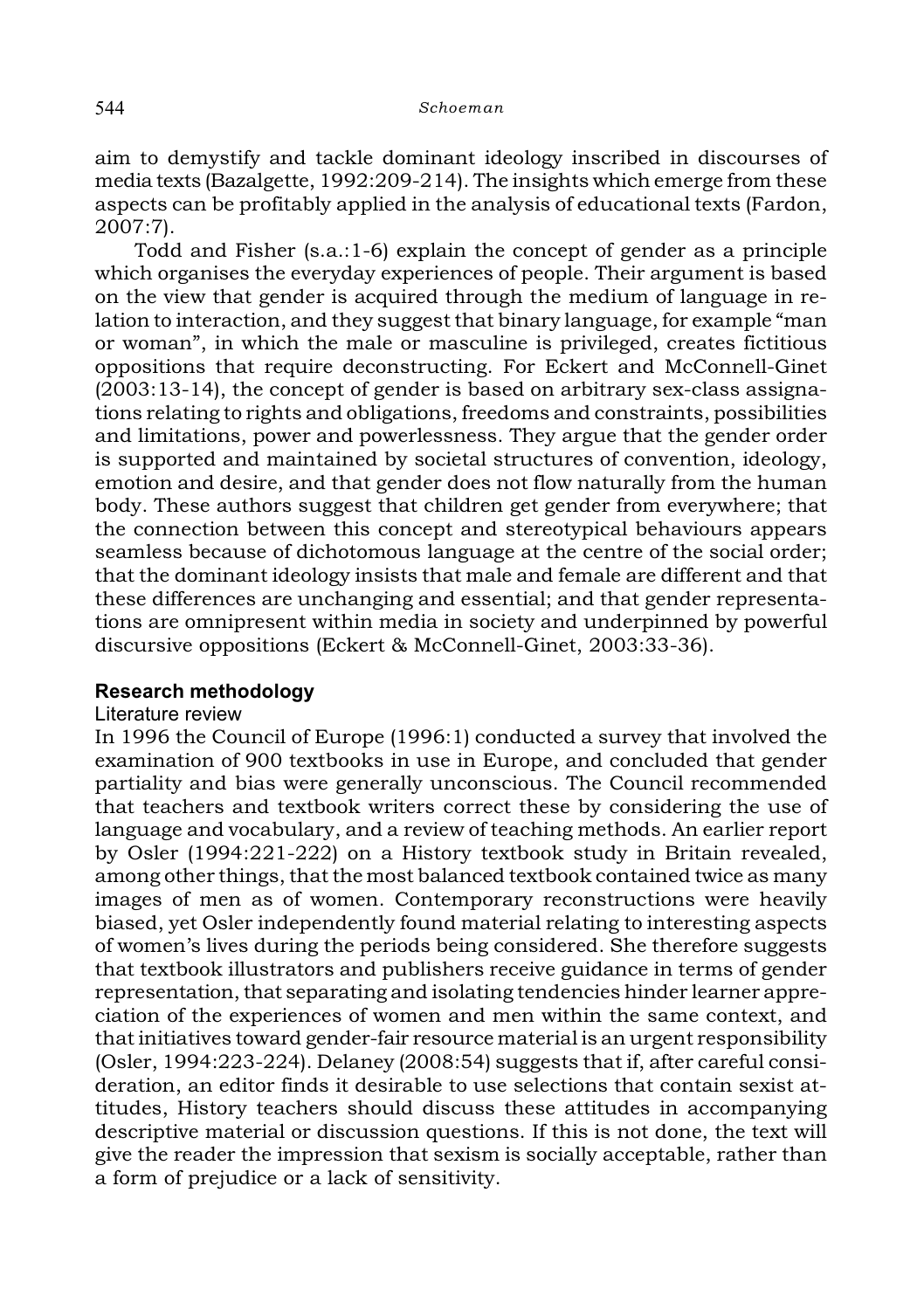Turnbull, Pollock and Bruley (1983:155-158) state that non-sexist History teaching cannot be developed unless learners are given access to information about the role of women. They outline six approaches for putting women back into the History curriculum: the remedial approach, the great women approach, the oppression approach, the women in ... (art, science, politics, etc.) approach, the social history approach, and the political movements approach. Each has advantages and disadvantages, but provides a useful framework according to which teachers can measure their own awareness and responses to the challenge of gender-fair History teaching. However, the History Curriculum Working Group (1991:18) warns with regard to the "separating and isolating" approach that whatever weight is given to gender, it should be treated broadly, as one of the many ways in which societies define and divide people. It is helpful to consider the implications of historical events for both men and women and to avoid paying lip service to the history of women.

Marshall (1997:21), writing about History textbooks in France, notes that despite government legislation, sexism remains evident in much of the material. She suggests three categories to assess the extent of sexism in History textbooks, namely, "the good" (textbooks in this category treat women and men equally), "the dangerous" (in textbooks in this category, women are degraded), and "the old-fashioned" (textbooks that stereotype the sexes according to patriarchal ideology). Marshall views publisher competition and school budgets as constraints on transformation in this regard, and recommends that woman educators be trained to put an end to sexual inequity in education.

Baldwin and Baldwin (1992:110) examined the role of textbooks in fostering gender-biased portrayals of women in Canadian History classrooms and reported that written texts are potent transmitters of sexual and other stereotypes, and that learners mime stereotypical behaviour in media products. These authors argue that since textbooks are often the only books referred to in classroom teaching, and may be regarded as "truth" by some, they do wield considerable influence. They suggest that young learners will read such gender-biased material in the preferred manner intended, and recommend teacher education with regard to appropriate resource selection on the basis of gender fairness, among other factors. They note that what is at stake is the development of learner skills which counteract bias (Baldwin & Baldwin, 1992:110-114).

Fardon (2007:v-vi) analysed nine textual samples taken from South African school History textbooks. She found that all of the samples were of the conforming type, and recommended feminist post-structuralist strategies to promote gender-fair History teaching and learning in South African public schools. The gender equality imperative as set out in the Constitution of the Republic of South Africa and the national curriculum policy focuses on multiperspectives and open interpretation which can open up space for female voices of the past and present, and the reconstruction of realist historical narratives.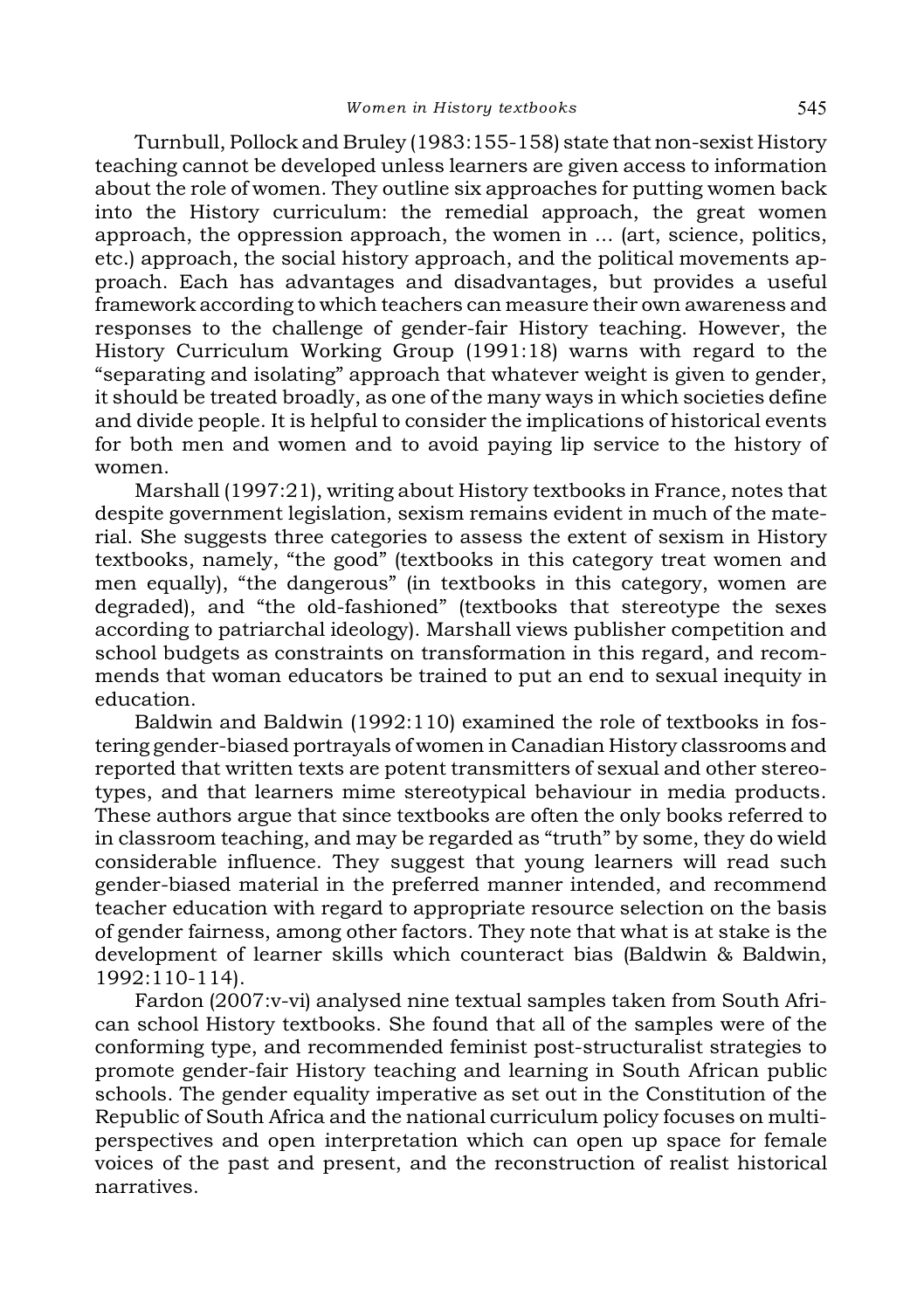With the information from a review of the literature as theoretical framework, an empirical study to evaluate the extent of the representation of women in a sample of South African school History textbooks was planned.

# **Empirical study**

# **Sampling**

A qualitative intrinsic case study was conducted to determine the extent of the representation of women in a sample of South African school History textbooks published post 1994. The non-probability purposive sampling technique was used to identify the sample. A focus group interview session was held to identify the textbook and chapter sample from the working population. The session was scheduled for the first 45 minutes of the annual day seminar for the Subject Didactics History students enrolled for the BEd (Senior Phase and FET) and PGCE (Senior Phase and FET) programmes. The group comprised seven multi-ethnic students from four geographical areas: Gauteng, Northern Cape, Mpumalanga, and KwaZulu-Natal. Four male students and three female students participated. According to De Vos, Strydom, Fouché and Delport (2005:305), "focus groups usually include six to ten participants. Groups this size allow everyone to participate, while still eliciting a range of responses". None of the participants had obtained a professional qualification, but all had passed History III as a major for the bachelor's degree. One was a full-time student and the rest in-service, non-qualified, History teachers. Their teaching experience varied from two months to fifteen years. The schools at which the participants taught ranged from township and rural to previously advantaged schools.

The following open-ended questions were discussed during the interview session:

- To which grades at your school are you teaching History?
- What are the titles of the History textbooks that you use in your school?
- Why did your school opt for these textbooks?
- In your opinion and that of your colleagues, what is/are the "most popular" History topic(s) in the textbooks?

As an orientation to the proceedings, the purpose of the interview session was explained, and the participants were encouraged to share information about their schools with the group. The participants were informed that they should not feel under any obligation to participate, and that they could withdraw from the interview session at any time. Their anonymity and confidentiality were also assured. Each of the interview questions was elaborated on. The participants were also given the opportunity to ask for further explanation. It was explained that there were no right or wrong answers, and that all contributions were valued. Finally, appreciation for the student teachers' participation was expressed. Detailed notes were taken of the discussion that ensued.

# Document study

An examination of the interview notes revealed that all the student teachers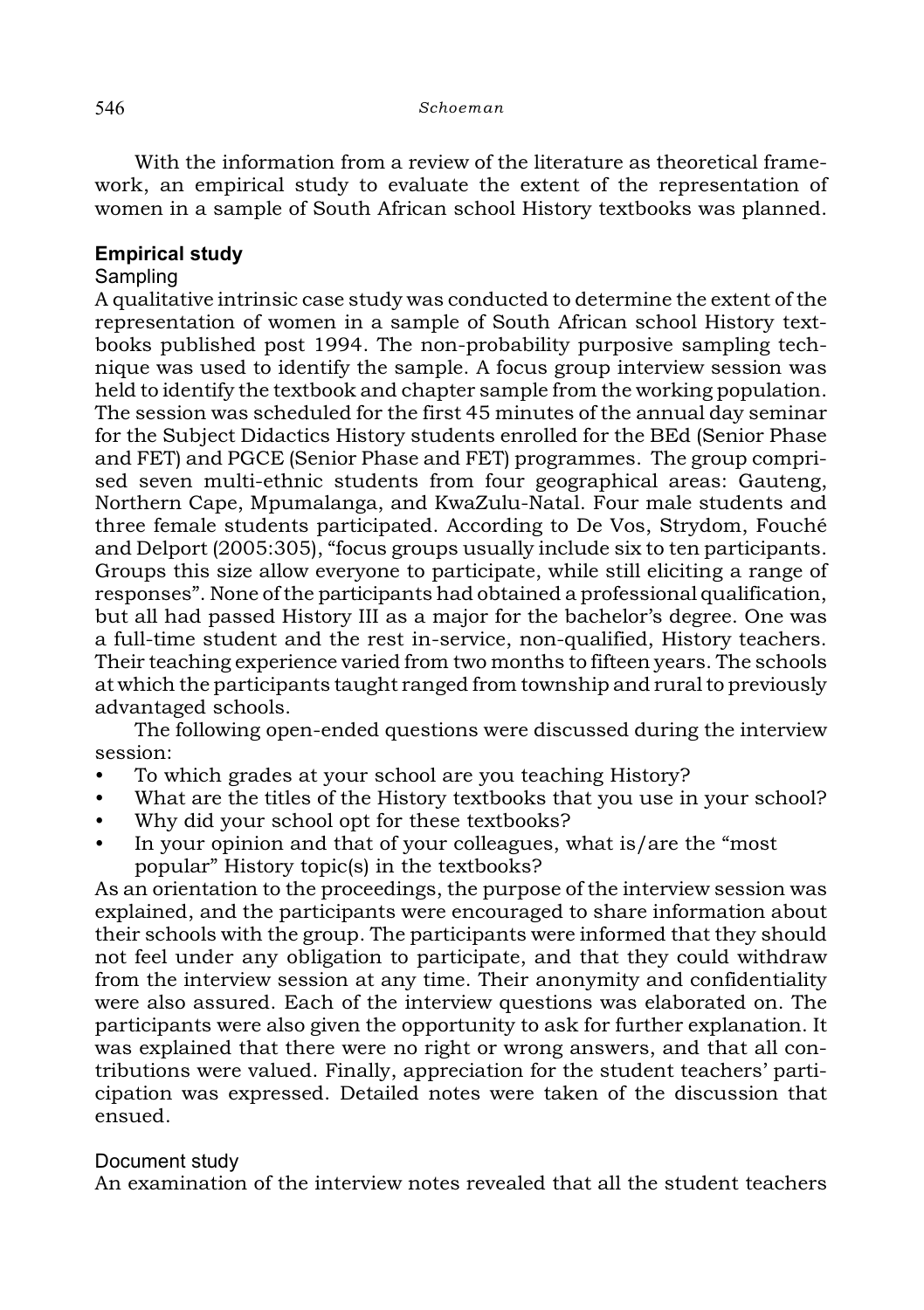were responsible for teaching History to Grade 10s. Three textbooks and knowledge focus areas were used in most of the participants' schools: the first was by J Bottaro, P Visser and N Worden, entitled *In search of History. Grade 10. Learner's book*, and published in 2005 in Cape Town by Oxford University Press. Chapter 4: The quest for liberty was the most popular knowledge focus area. The second textbook was by EA Horner, L Hattingh, D van Schalkwyk and B Sello, entitled *Viva History. Learner's book. Grade 10*, and published in 2005 in Florida by Vivlia. Chapter 4: The quest for liberty was the most popular knowledge focus area. The third textbook was by E Brink, K Gibbs, M Thotse and J Verner, entitled *History for all. Grade 10. Learner's book*, and published in 2005 in Northlands by Macmillan. Chapter 5: The quest for freedom was the most popular knowledge focus area. The student teachers' responses to the question why their respective schools opted for using these particular textbooks included: "*I am not sure … the headmaster decided*"; "*the subject advisor got money at the district office and bought it for us*"; and "*our subject head got the title and … some free books at a conference in Johannesburg*". Reasons for the participants' choice of the particular knowledge focus area(s) included: "*freedom means everything … to be free … to think for yourself … to have rights … such as to elect the government, enjoy human rights … to be different* …" and "*the pupils and I like the French Revolution, the struggle for bread … and equality … it being relevant to South Africa*".

Information obtained from Osler's *Still hidden from history?* research project (1994:225-226) and the Department of Education's *Draft: methodology booklet for GET educators* "*Doing History with GET*" (2002a:2) was used to identify and count the instances of gender representation in the chapters in the three textbooks cited, and a summary relating to the images (both historical and contemporary source material), texts and activities with relating page referencing was made. The data were filed under the following categories: the images: those showing both males and females, those showing only males or females, and those showing no people or in which it was difficult to determine whether the people represented were males or females; and the texts: references to females and references to males, and references to occupations and activities associated with females and those associated with males. The categories used to count and file the gender representation in the images were also used to count and file the gender representation in the activities. Categories pertaining to the gender of the authors and sections devoted to women were also included.

#### **Results**

The data count, which broadly reflects the gender representation in the sample, is offered in the following tables, and should be viewed within the framework of Stitt and Erekson's six forms of bias considered problematic within the context of History textbooks, namely, isolation (Table 1), stereotyping (Table 2) and selectivity and imbalance (Table 3) (Stitt & Erekson, 1988:101- 110).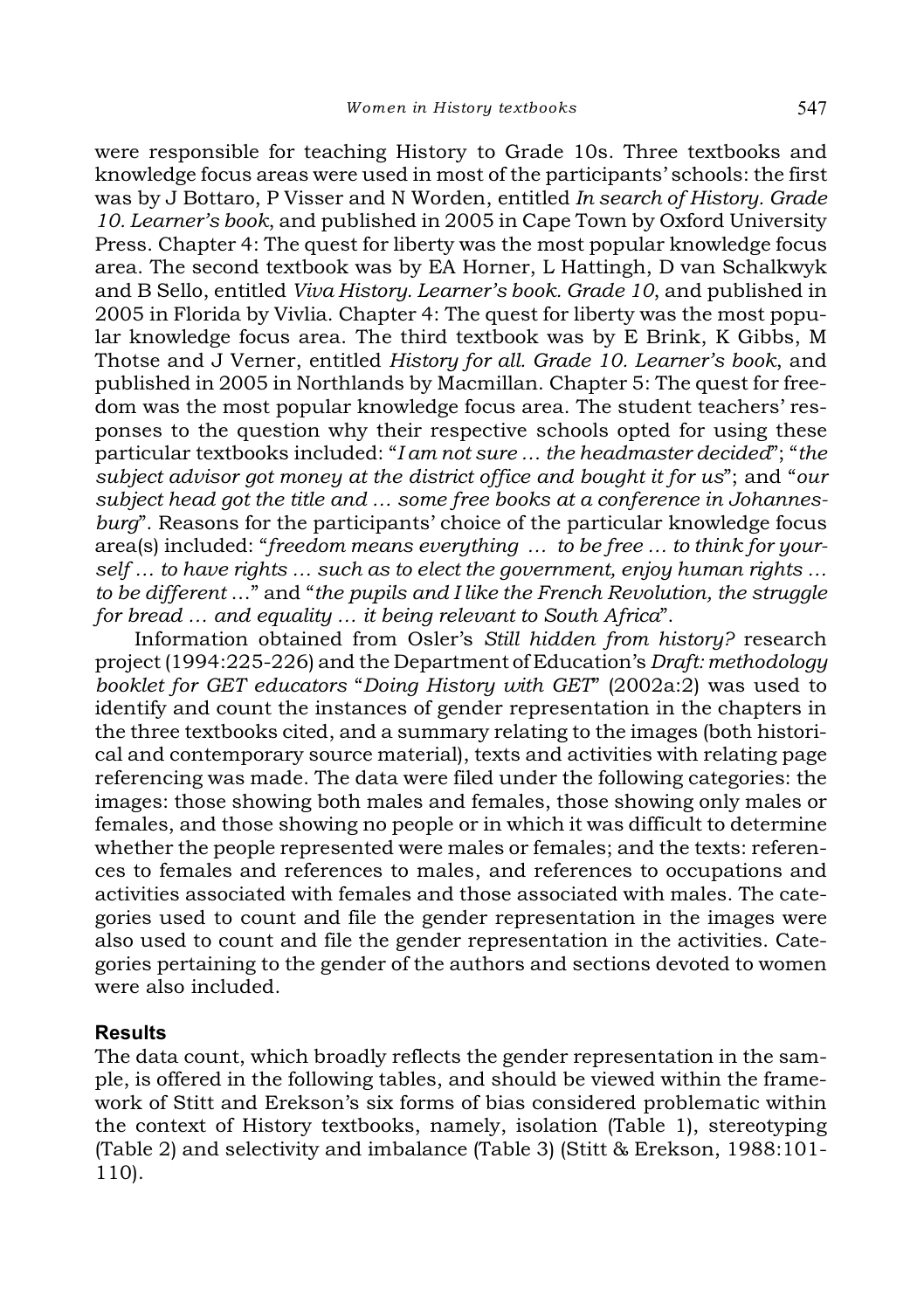**Table 1** Data count relating to gender representation in three selected Grade 10 school History textbooks: images, sections on women, and authorship

|                                     |      |                            |    |                |                              | Images        |                |             |                    |                        |                    |                |                        |
|-------------------------------------|------|----------------------------|----|----------------|------------------------------|---------------|----------------|-------------|--------------------|------------------------|--------------------|----------------|------------------------|
|                                     |      | Historical source material |    |                | Contemporary source material |               |                |             |                    |                        |                    |                |                        |
| Textbook/<br>Publisher              | Year | Both<br>M & F              | M  | $_{\rm F}$     | Neither<br>M nor F           | Both<br>M & F | M              | F           | Neither<br>M nor F | Total No.<br>of images | Author Author<br>M | F              | Section<br>on<br>women |
| In search of<br>History<br>(Oxford) | 2005 | 6                          | 12 | 9              | 3                            | $\mathbf{1}$  | 5              | 3           | $\mathbf{1}$       | 40                     | $\mathbf{1}$       | $\overline{2}$ | $\sqrt{ }$             |
| Viva History<br>(Vivlia)            | 2005 | $\overline{2}$             | 12 | 6              | $\mathbf 0$                  | $\mathbf{1}$  | 3              | $\mathbf 0$ | $\mathbf{1}$       | 25                     | $\overline{0}$     | $\overline{0}$ | $\sqrt{ }$             |
| History for all<br>(Macmillan)      | 2005 | $\mathbf{1}$               | 6  | $\overline{0}$ | $\mathbf 0$                  | $\mathbf 0$   | $\overline{4}$ | $\mathbf 0$ | $\mathbf 0$        | 11                     | 2                  | $\overline{2}$ |                        |

 $M = male; F = female$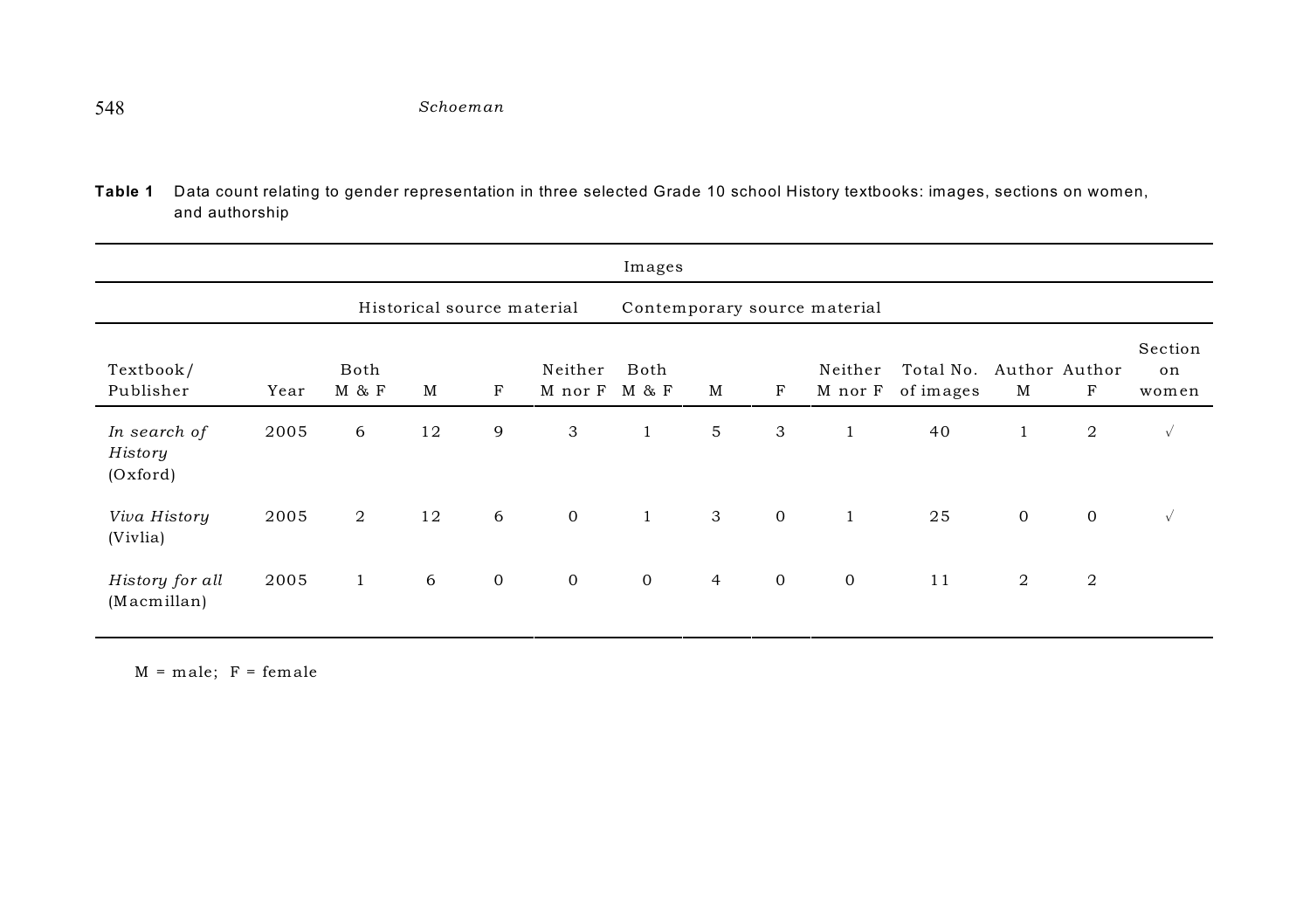Table 1 summarises the data count relating to gender representation in the three Grade 10 school History textbooks surveyed with regard to images, sections on women and authorship.

In the textbook entitled *In search of History*, published by Oxford in 2005, Chapter 4: The quest for liberty was surveyed. The chapter contained a total of 40 images which were sub-divided into two main categories, namely, historical source material and contemporary source material. In the historical source material category, the data count revealed that 6 images showed both males and females, 12 images showed males only, 9 images showed females only, and 3 images showed no persons or it was difficult to determine whether the persons represented were male or female. In the contemporary source material category, the data count revealed that 1 image showed both males and females, 5 images showed males only, 3 images showed females only, and 1 image showed no persons or it was difficult to determine whether the persons represented were male or female. The textbook was written by one male author and two female authors. A section on women was included.

In the textbook entitled *Viva History*, published by Vivlia in 2005, Chapter 4: The quest for liberty was surveyed. The chapter contained a total of 25 images which were sub-divided into two main categories, namely, historical source material and contemporary source material. In the historical source material category, the data count revealed that 2 images showed both males and females, 12 images showed males only and 6 images showed females only. There were no images that showed no persons or in which it was difficult to determine whether the persons represented were male or female. In the contemporary source material category, the data count revealed that 1 image showed both males and females, 3 images showed males only, no images showed females only, and 1 image showed no persons or it was difficult to determine whether the persons represented were male or female. The gender of the four authors of the textbook was not indicated. A section on women was included.

In the textbook entitled *History for all*, published by Macmillan in 2005, Chapter 4: The quest for freedom was surveyed. The chapter contained a total of 11 images which were sub-divided into two main categories, namely, historical source material and contemporary source material. In the historical source material category, the data count revealed that 1 image showed both males and females and 6 images showed males only. There were no images that showed females only and no images that showed no persons or from which it was difficult to determine whether the persons represented were male or female. In the contemporary source material category, the data count revealed that no images showed both males and females and 4 images showed males only. There were no images that showed females only and no images that showed no persons or from which it was difficult to determine whether the persons represented were male or female. The textbook was written by two male authors and two female authors. A section on women was not included.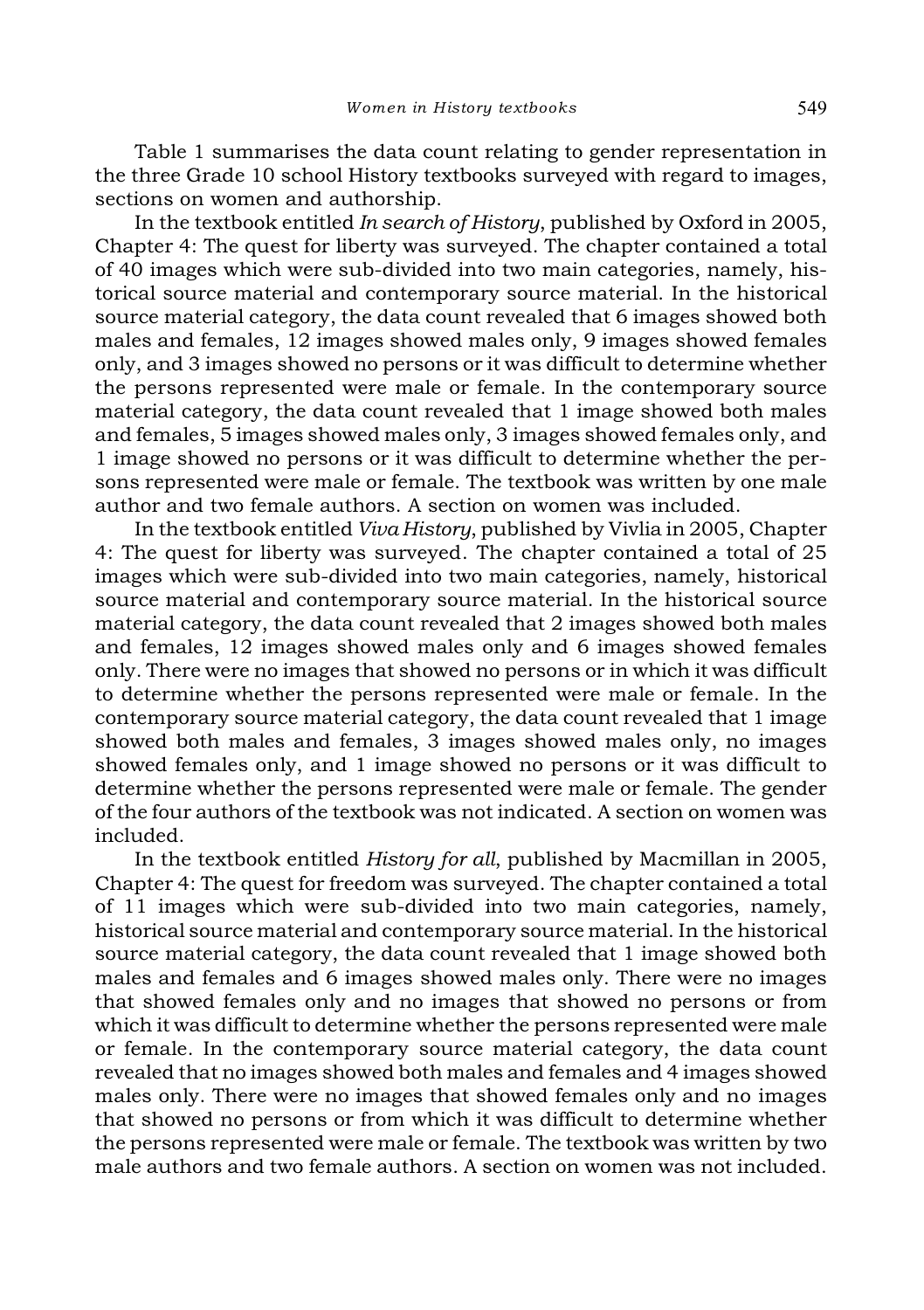| Textbook        | No. for<br>identification | Gender representation                                                          | Total No. of<br>incidences |
|-----------------|---------------------------|--------------------------------------------------------------------------------|----------------------------|
| In search of    | $\mathbf{1}$              | Incidence of females (F)                                                       | $F = 3$                    |
| History         | 1                         | Incidence of males (M)                                                         | $M = 22$                   |
|                 | $\mathfrak{D}$            | Incidence of occupations and<br>activities associated with<br>females $(F)$    | $F = 1 (D^{1}1 + C^{2}0)$  |
|                 | $\overline{2}$            | Incidence of occupations and<br>activities associated with<br>males(M)         | $M = 24 (D21 + C3)$        |
| Viva History    | 1                         | Incidence of females (F)                                                       | $F = 3$                    |
|                 | 1                         | Incidence of males (M)                                                         | $M = 11$                   |
|                 | $\overline{2}$            | Incidence of occupations and<br>activities associated with<br>$f$ emales $(F)$ | $F = 5 (D3 + C2)$          |
|                 | $\mathfrak{D}$            | Incidence of occupations and<br>activities associated with<br>males(M)         | $M = 15 (D10+C5)$          |
| History for all | 1                         | Incidence of females (F)                                                       | $F = 3$                    |
|                 | $\mathbf{1}$              | Incidence of males (M)                                                         | $M = 23$                   |
|                 | $\overline{2}$            | Incidence of occupations and                                                   | $F = 7$ (D4+C3)            |
|                 |                           | activities associated with<br>females $(F)$                                    |                            |
|                 | $\overline{2}$            | Incidence of occupations and<br>activities associated with<br>males(M)         | $M = 31 (D15+C16)$         |

**Table 2** Data count relating to gender representation in three selected Grade 10 school History textbooks: text

Table 2 summarises the data count relating to the gender representation in the text of the three Grade 10 school History textbooks surveyed. In the textbook entitled *In search of History*, a denotative (D) analysis of the text of Chapter 4: The quest for liberty revealed that the incidence of female subjects was 3 and that of male subjects was 22 (Total =  $(F_1)$ 3 (M<sub>1</sub>)22). With regard to the incidence of occupations and activities associated with females and males, a denotative (D) analysis of the text of Chapter 4 revealed that the incidence of occupations and activities associated with females was 1 and with males was 21 (Total =  $(F_0)1$  (M<sub>0</sub>)21). A connotative (C) analysis of the text of Chapter 4 revealed that the incidence of occupations and activities associated with females was 0 and with males was 3 (Total =  $(F_2)$  ( $M_2$ )3). The total of the data count of gender representation with regard to the incidence of occupations and activities associated with females and males was: (Total =  $(F_0)1$  (M<sub>0</sub>) 24).

In the textbook entitled *Viva History*, a denotative (D) analysis of the text of Chapter 4: The quest for liberty revealed that the incidence of female sub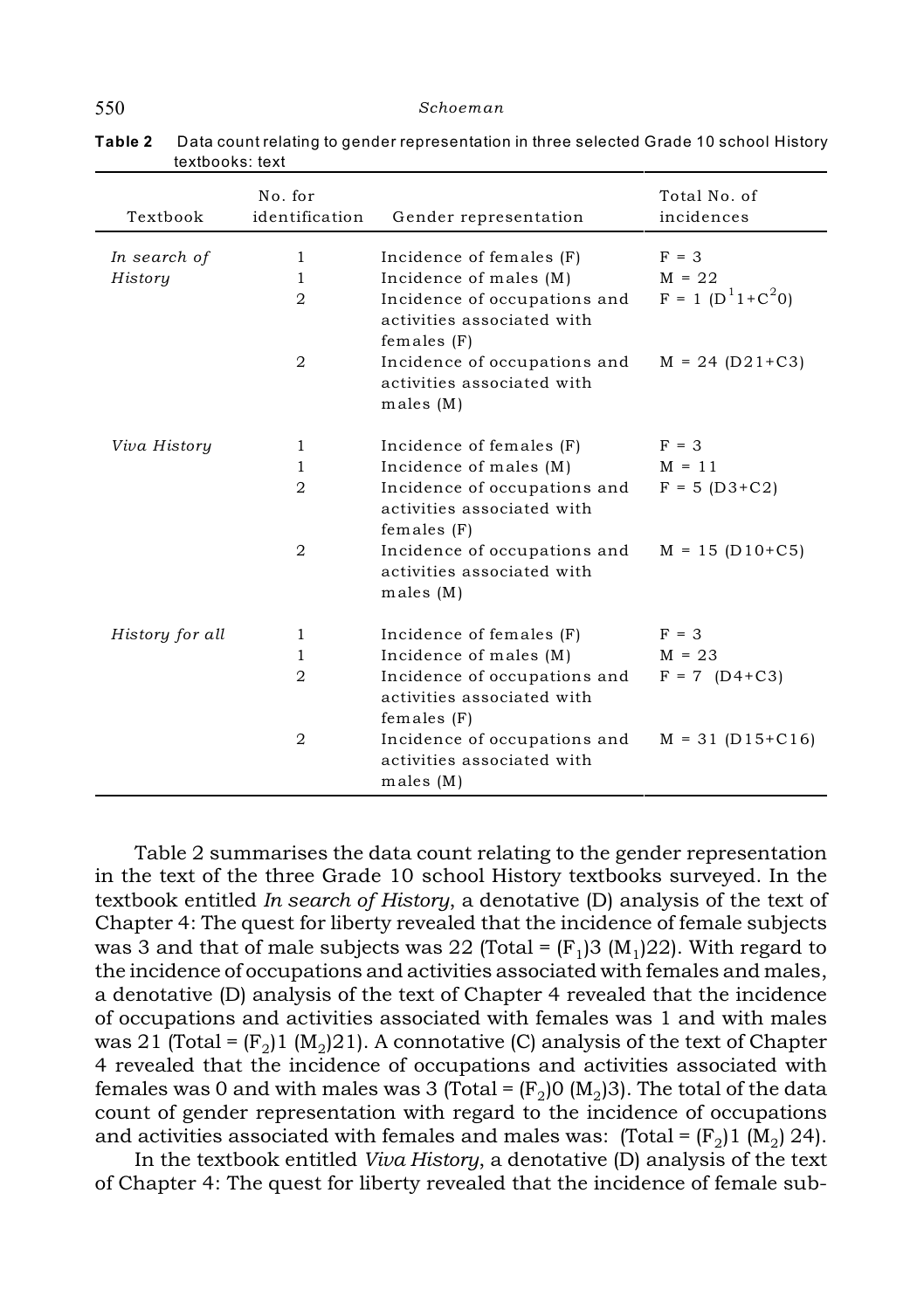jects was 3 and that of male subjects was 11 (Total =  $(F_1)3$  (M<sub>1</sub>)11). With regard to the incidence of occupations and activities associated with females and males, a denotative analysis of the text of Chapter 4 revealed that the incidence of occupations and activities associated with females was 3 and with males was 10 (Total =  $(F_2)$ 3 (M<sub>2</sub>)10). A connotative analysis of the text of Chapter 4 revealed that the incidence of occupations and activities associated with females was 2 and with males was 5 (Total =  $(F_2)$ ) (M<sub>2</sub>)5). The total of the data count of gender representation with regard to the incidence of occupations and activities associated with females and males was: (Total =  $(\mathrm{F}_2)5$  $(M_2)15$ ).

In the textbook entitled *History for all*, a denotative (D) analysis of the text of Chapter 5: The quest for freedom revealed that the incidence of female subjects was 3 and that of male subjects was 23 (Total =  $(F_1)$ 3 (M<sub>1</sub>)23). With regard to the incidence of occupations and activities associated with females and with males, a denotative (D) analysis of the text of Chapter 5 revealed that the incidence of occupations and activities associated with females was 4 and males was 15 (Total =  $(F_2)$ 4 (M<sub>2</sub>)15). A connotative (C) analysis of the text of Chapter 5 revealed that the incidence of occupations and activities associated with females was 3 and with males was 16 (Total =  $(F_0)$ 3 (M<sub>0</sub>)16). The total of the data count of gender representation with regard to the incidence of occupations and activities associated with females and males was:  $( \text{Total} = (\text{F}_2) \text{7}$  $(M_2)31$ .

| tevinnova delivilies    |              |    |          |    |                                         |
|-------------------------|--------------|----|----------|----|-----------------------------------------|
| Textbook                | Both M and F | M  | F        |    | Neither M nor F Total No. of activities |
| In search of<br>History |              | 56 | 8        | 9  | 74                                      |
| Viva History            | 2            | 12 | 6        |    | 21                                      |
| History for all         | 0            | 2  | $\Omega$ | 11 | 13                                      |

**Table 3** Data count relating to gender representation in three selected Grade 10 school History textbooks: activities

Table 3 summarises the data count relating to the gender representation in the activities of the three Grade 10 school History textbooks surveyed. The survey of Chapter 4: The quest for liberty in the textbook *In search of History* revealed that the chapter contained a total of 74 activities. The data count revealed that 1 activity included both males and females, 56 activities included males only, 8 activities included females only and 9 activities included no persons (neither males nor females). A survey of Chapter 4: The quest for liberty in the textbook *Viva History* revealed that the chapter contained a total of 21 activities. The data count revealed that 2 activities included both males and females, 12 activities included males only, 6 activities included females only and 1 activity included no persons (neither males nor females). The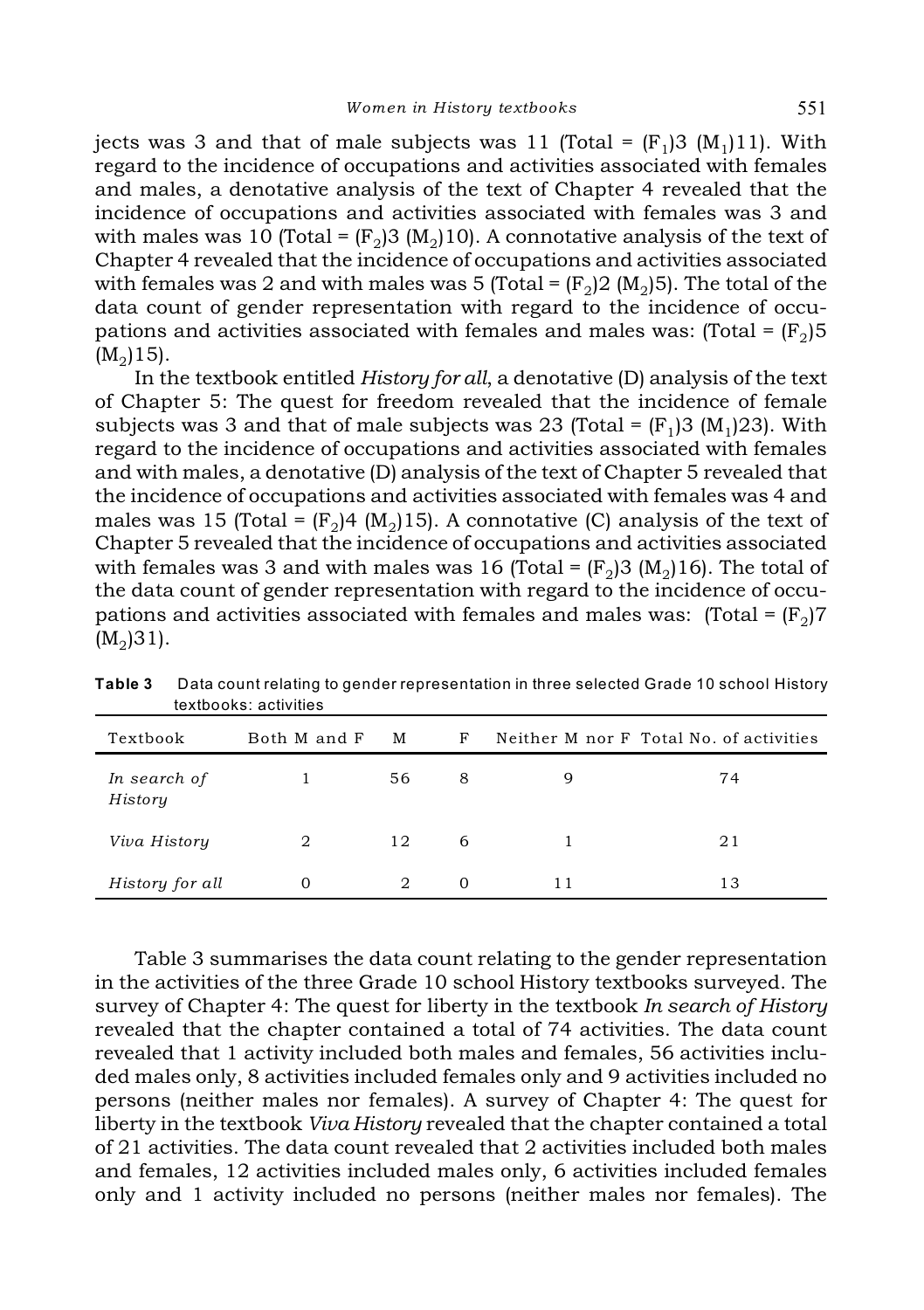#### 552 *Schoeman*

survey of Chapter 5: The quest for freedom in the textbook *History for all* revealed that the chapter contained a total of 13 activities. The data count revealed that no activities included both males and females, 2 activities included males only, no activities included females only and 11 activities included no persons (neither males nor females).

# **Discussion**

In the chapters surveyed, the number of images of men exceeded those of women, although there was variation among the textbooks. The most gender-fair chapter was from *In search of History* (Oxford), which nevertheless featured five more images of men than of women. The second most gender-fair chapter was from *Viva History* (Vivlia), which featured almost twice as many images of men as of women. The least equitable chapter was from *History for all* (Macmillan), which featured ten images of men and none of women. Gender imbalance was also observable in the number of images showing both males and females — the proportion for the three textbooks was 7:3:1. In terms of Marshall's categories (1997:21) for assessing the extent of sexism in the History textbooks surveyed, the textbooks fall within "the old-fashioned" category, because the sexes in the textbooks were stereotyped according to patriarchal ideology. Males were portrayed as active, assertive and curious, whereas females were portrayed as dependable, conforming and obedient.

One could accept the argument put forward by Osler (1994:221-222) that publishers and authors may have greater control over the images in contemporary source material than in historical source material, since these can be specifically commissioned, permitting publishers and authors to express their own values. Consequently, one may expect the gender representation to be more equitable in these images. In fact the reverse proves to be the case. The ratio of men to women was more balanced in the historical source material (12:9 in *In search of History*, 12:6 in *Viva History*, 6:0 in *History for all*) than in the contemporary source material (5:3 in *In search of History*, 3:0 in *Viva History*, 4:0 in *History for all*). In the chapters from *Viva History* and *History for all* the contemporary source material contained no images of women, whilst in *In search of History* the ratio of images of males to females in the contemporary source material was 5:3. A close analysis of the images in the chapters surveyed revealed that the conception of women as domestically oriented continued to predominate. One of the textbooks, *In search of History*, was more successful in representing women's wider experiences during the periods covered.

Closer scrutiny of the text of the three chapters revealed a style reflective of a male perspective, in which male subjects and occupations and activities associated with males predominated. The representation of male and female subjects is reflected in the following ratios: 22:3 in *In search of History*, 11:3 in *Viva History*, and 23:3 in *History for all*. The incidence of occupations and activities associated with males and females is reflected in the following ratios: 24:1 in *In search of History*, 15:5 in *Viva History*, and 31:7 in *History for all.*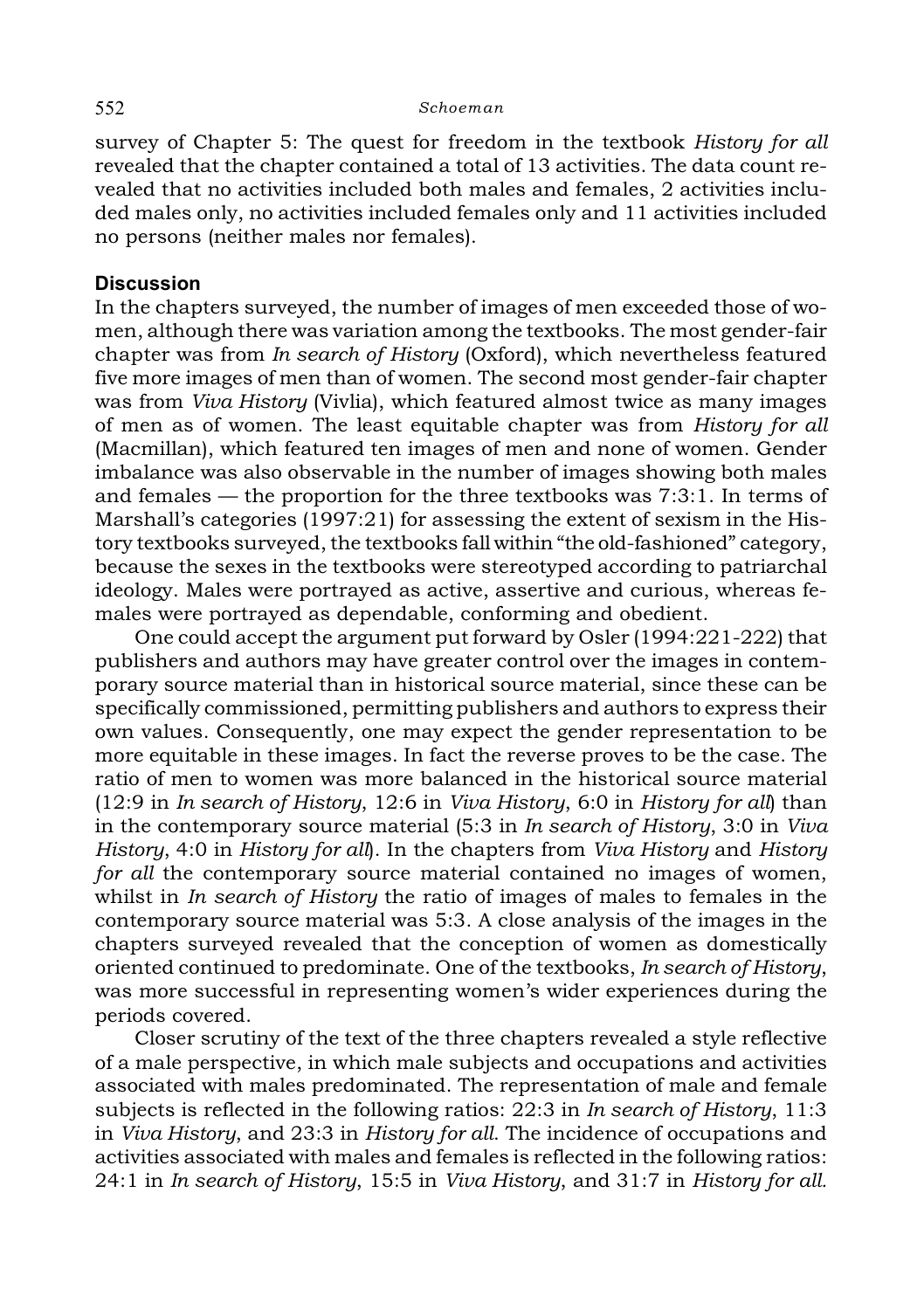With regard to the activities included in the three chapters surveyed, the ratio of men to women was 56:8 in *In search of History*, 12:6 in *Viva History* and 2:0 in *History for all*. However, the activities in *In search of History* and *Viva History* encouraged the learners to investigate and consider the contributions, occupations and activities of women in the context of the historical events covered; and the sections on women learners are presented with a range of sources about women's lives, written from a range of perspectives, including those of women. Learners are thus invited to reflect on the gender balance of the activities. Activities of this nature enable learners to identify gaps and omissions in the textbooks as they relate to women.

The gender of the authors of two of the three textbooks surveyed, namely, *In search of History* and *Viva History*, is indicated: four female authors contributed to the writing of these two textbooks, whereas the gender of the authors of *History for all* is not indicated.

Osler (1994:230) is of the opinion that it is difficult to establish more gender-balanced History teaching while women remain unrepresented on the covers of school History textbooks. *In search of History* and *Viva History* have allocated sections to women, and, consequently, have improved the proportion of images, texts and activities devoted to women. However, this information is not included on the contents page. Although including a section on women is a small step towards achieving more gender-fair History teaching, the History Curriculum Working Group (1991:18-19) argues that if women's experiences are isolated in this way, there is a continued danger of presenting an unfair gender view of the past, since women are portrayed within the context of a dominant perspective that acknowledges them merely as a subordinate group, and that denies gender as a dynamic of history.

# **Conclusion and recommendations**

The History textbooks surveyed have avoided some of the worst excesses of gender inequality which were a feature of many pre-1994 textbooks, but despite these changes, publishers and authors continued overall to emphasise the part men have played in history. The textbooks *Viva History* and *History for all* offer opportunities for History teaching from the conforming and reforming orientations, and *In search of History* from the affirming orientation. However, there is still a long way to go towards achieving a more gender-fair historical record and moving closer to a real understanding of the lives of women in the main course of history. The above need to be further developed as publishers and authors revise the textbooks. Ideally, any new textbooks should support and encourage History teaching that examines gender issues from the challenging orientation (Tunica, 1992:34-37).

Simply to legislate that women in history is an important component of school History will not change classroom practice. History teachers need support with regard to how, using the recently published school History textbooks, they can ensure that women's experiences, so long neglected in the historical record, can be incorporated effectively into their classroom teaching.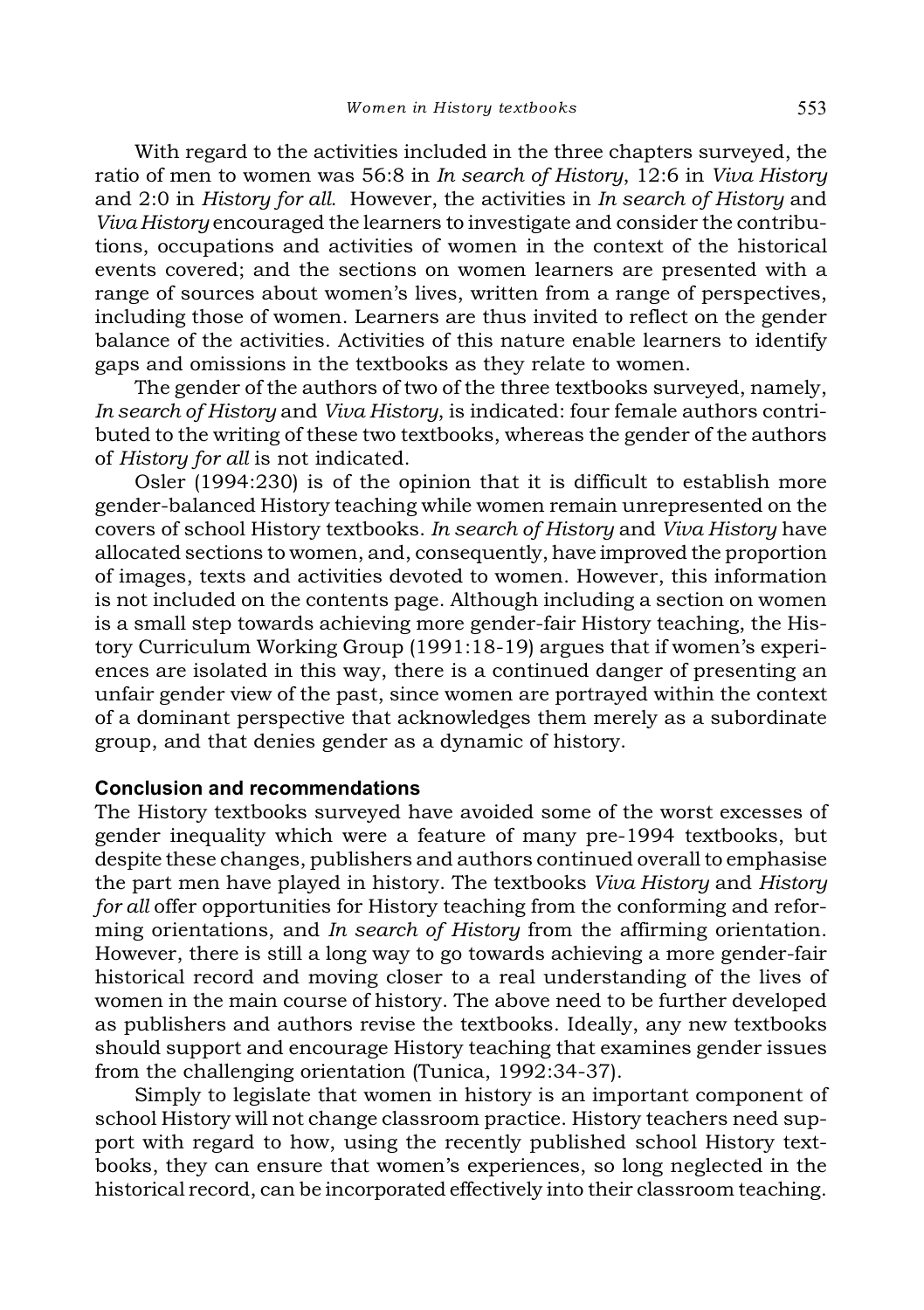To this end, Shepherd's media literacy curriculum model (1992:35-38) is proposed. This model incorporates the basic areas that the Department of Education (2002a:22-24) advises teachers to consider when teaching "layers of meaning" within written and visual resources in the senior phase and FET classroom.

Shepherd's media literacy curriculum model rests on the notion that all discourse is a construct of the creator's view of reality. An understanding of this notion is the starting point for a critical evaluation of textbooks. Shepherd's model comprises three broad areas (text, audience, and production) within which History teachers can raise questions that will help learners to deconstruct History textbooks (Shepherd, 1992:36-37).

With regard to the text, Shepherd recommends that History teachers discuss with learners what type a particular text is and how it differs from other types of text, identify its denotative meaning and discuss features such as narrative structure, how meanings are communicated, values implicit in the text and connections with other texts.

With regard to audience, Shepherd argues that learners who receive a History textbook constitute members of an audience. It is important for learners to be able to identify the audience of a textbook, because textbooks are frequently designed to produce audiences, which are then sold to advertisers. Modern communication theory teaches that audiences "negotiate" meaning. Each individual learner, as a reader of a History textbook, will draw from its range of possible meanings a particular reading that reflects that learner's gender, race, cultural background, reading skill, age, and so on. Thus the "meaning" of images, texts and activities in textbooks is not something determined by History teachers or even authors, but is instead the outcome of a dynamic and changeable relationship between the learner and the textbook. The role of the History teacher should be to assist learners in developing skills which will allow them to negotiate active readings — readings that recognise the range of possible meanings in the History textbook and the values and biases implicit in those meanings, which involve conscious choices rather than the unconscious acceptance of "preferred" readings. Learners who are able to choose meaning are empowered.

Shepherd defines production as everything that goes into the making of a History textbook: the technology, the ownership and economics, the institutions involved, the legal issues, the use of common codes and practices, and the roles in the production process. It is important that the History teacher maintains a focus on the relationship between the various aspects of production and the text and audience, and discusses with learners the relationship between story content and commercial priorities, how values are related to ownership and control, how technology determines what the learners will see, and how the cost of technology determines who can publish textbooks (Shepherd, 1992:37).

Shepherd (1992:38) is of the opinion that teachers need help getting started, and suggests that a group of History teachers from various schools, selected by their principals, receive media literacy training and develop an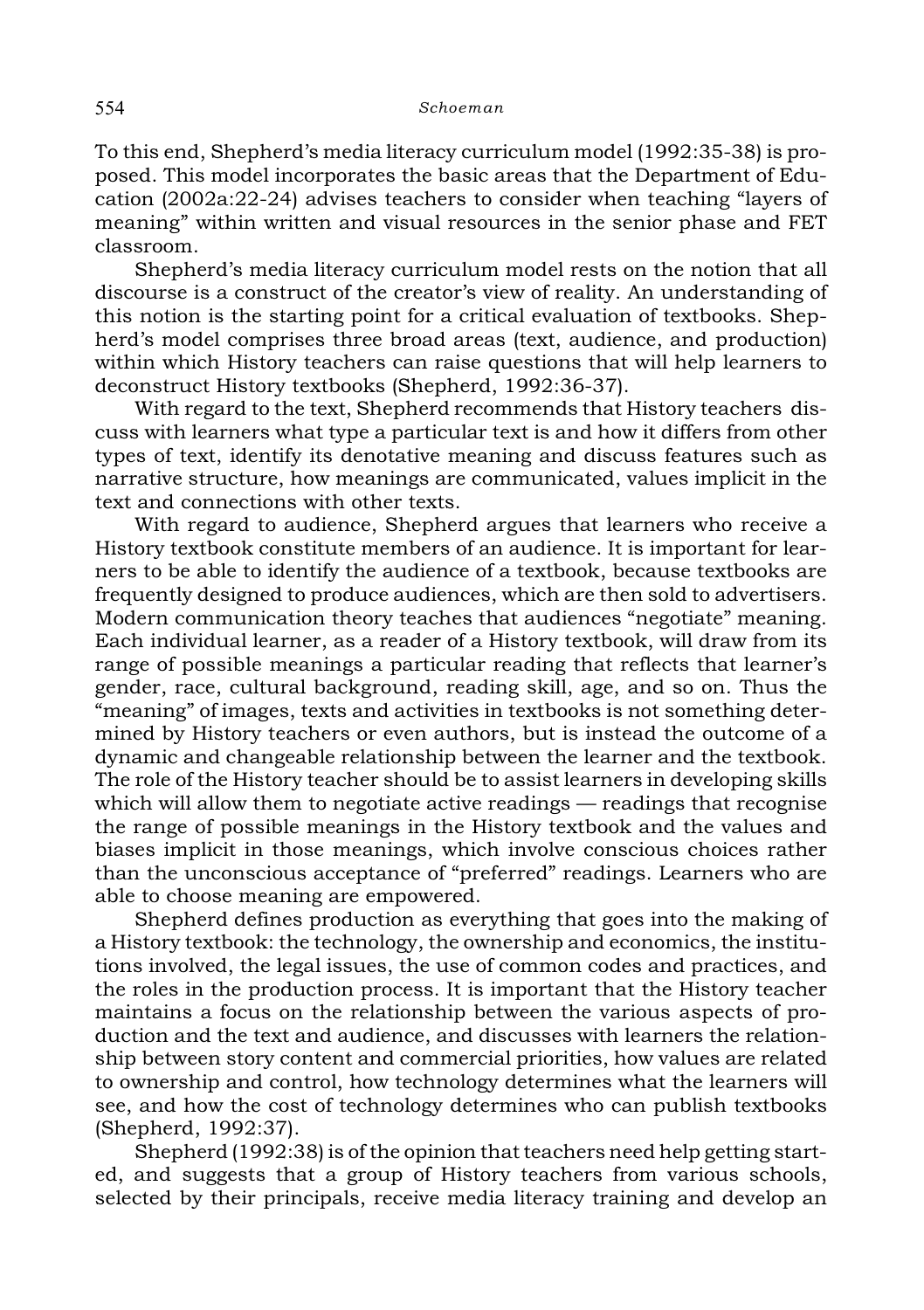appropriate teaching-learning methodology. These History teachers should receive in-service training, with training sessions facilitated by a teacher educator who has specialised in media literacy and a number of other teacher educators. The training should involve the basic theoretical concepts of the media literacy curriculum model and discussion and modelling of the teaching/learning methodology. Teachers should receive peer support, which would allow them to share the successful approaches they have tried, as well as in-class support by a support team comprising the teacher educator of media literacy teamed with the support teacher educators.

In this article it has been demonstrated that it is difficult to apply blanket prescriptions or remedies to issues of gender inequality in History teaching, and recommendations for the empowerment of in-service History teachers to deconstruct patriarchal or hegemonic power relations in the post-1994 South African school History textbooks have been offered. It is hoped that the results of this study may encourage teacher educators and teachers to identify opportunities for "layers of meaning" teaching using post-1994 textbooks and to design appropriate leaning and teaching support materials to this end.

# **Notes**

- The letter D represents denotative meaning.
- 2. The letter C represents connotative meaning.

#### **References**

- Alvarado M, Gutch R & Wollen T (eds) 1992. *Learning the media: an introduction*. London: British Film Institute.
- Baldwin P & Baldwin P 1992. The portrayal of women in classroom textbooks. *Canadian Social Studies*, 126:110-114.
- Bam J & Visser P 2002. *A new history for a new South Africa*. Cape Town: Kagiso.
- Bazalgette C 1992. Key aspects of media education. In: Alvarado M & Boyd-Barrett O (eds). *Media education: an introduction*. London: British Film Institute.
- Bottaro J, Visser P & Worden N 2005. *In search of History. Grade 10. Learner's book*. Cape Town: Oxford University Press.
- Bourdillon H 1994. On the record: the importance of gender in history teaching. In: Bourdillon H (ed.). *Teaching History*. London: Routledge.
- Branston G & Stafford R 2001. *The media student's book*, 2nd edn. London: Routledge.
- Brink E, Gibbs K, Thotse M & Verner J 2005. *History for all. Grade 10. Learner's book*. Northlands: Macmillan.
- Chisholm L 2003. Gender equality and Curriculum 2005. Paper presented at the *University of London Institute of Education Seminar*, 16 September.
- Collins R 1991. Media studies: alternative or oppositional practice. In: Alvarado M & Boyd-Barrett O (eds). *Media education: an introduction*. London: British Film Institute.
- Council of Europe 1996. *Against bias and prejudice: the Council of Europe's work on history teaching and history textbooks*. Strasbourg: Council of Europe.
- Davidoff L, McClelland K & Varikas E (eds) 2000. *Gender and history: retrospect and prospect*. Oxford: Blackwell.
- Deacon R & Parker B 1995. Education as subjection and refusal: an elaboration on Foucault. *Curriculum Studies*, 3:111-112.